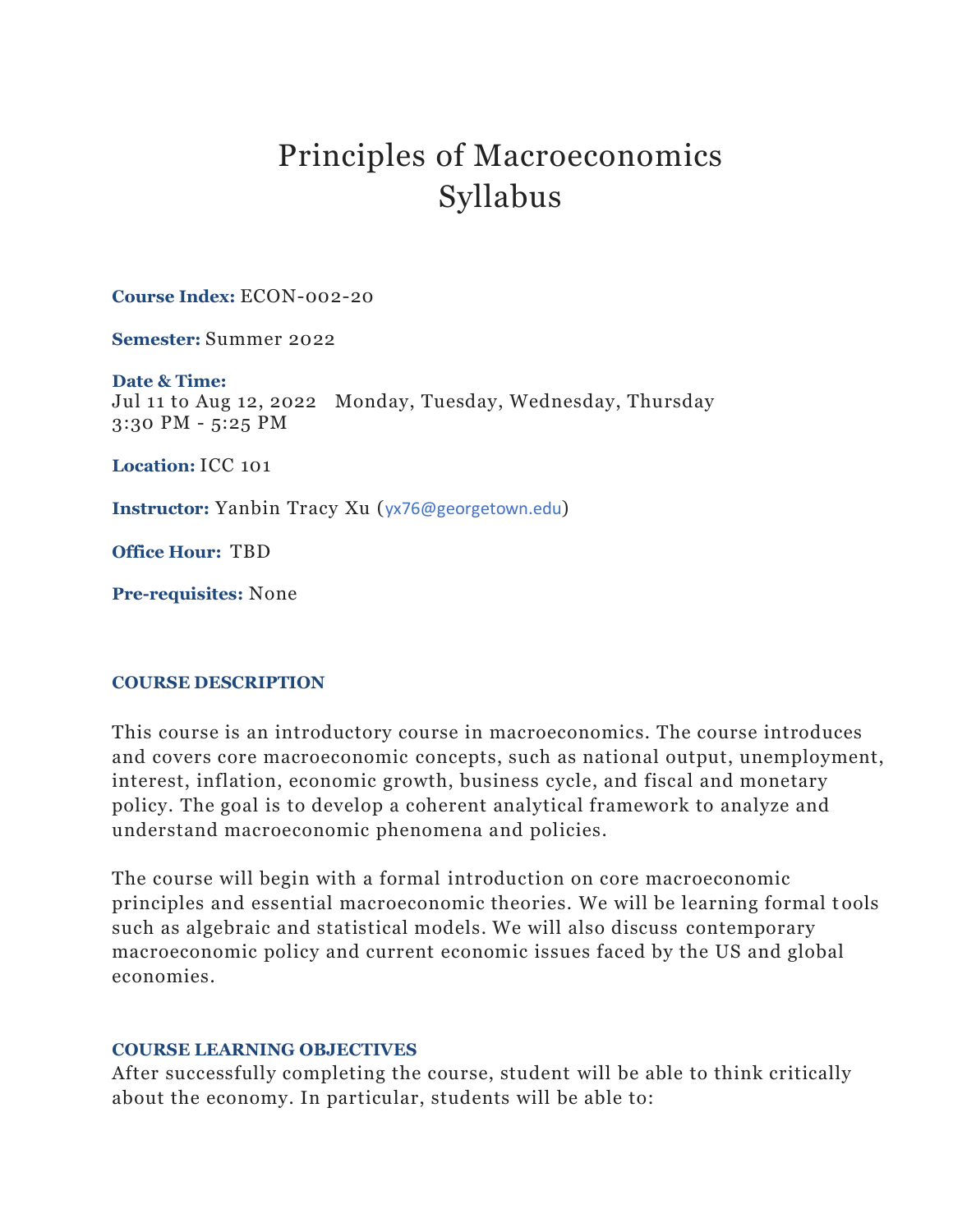- 1. Explain essential economic principles, main macroeconomic concerns and know how to calculate basic macroeconomic indicators.
- 2. Understand key macroeconomic data and its relevance.
- 3. Critically read and review macroeconomic news and discussions.
- 4. Apply theoretical knowledge to analyze current economic issues, evaluate and synthesize current economic debates on macroeconomic policies.

### **COURSE TEXTBOOK**

Karl E. Case, Ray C. Fair and Sharon E. Oster, Principles of Macroeconomics, Pearson Prentice Hall (13<sup>th</sup> ed., 2020).

### **COURSE SCHEDULE**

| <b>WEEK</b><br>01 | 7/11<br>(MON) | LECTURE 01: Introduction to economics (Ch1-3)                                           |
|-------------------|---------------|-----------------------------------------------------------------------------------------|
|                   | 7/12<br>(TUE) | LECTURE 02: Introduction to Macroeconomics (Ch <sub>5</sub> )                           |
|                   | 7/13<br>(WED) | LECTURE 03: The Measurement and Structure of the National<br>Economy (Ch <sub>6</sub> ) |
|                   | 7/14<br>(THU) | LECTURE 04: Productivity, Output, and Employment<br>(Ch8)                               |
|                   |               | Assignment 1 posted on 07/12- due 07/20                                                 |
| <b>WEEK</b><br>02 | 7/18<br>(MON) | LECTURE 05: Productivity, Output, and Employment<br>(Ch11)                              |
|                   | 7/19<br>(TUE) | LECTURE 06: The Government and Fiscal Policy (Ch9)                                      |
|                   | 7/20<br>(WED) | LECTURE 07: Monetary Policy and Federal Reserve System<br>(Ch10)                        |
|                   | 7/21<br>(THU) | LECTURE 08: The IS-LM and AD-AS Model (Ch12)                                            |
|                   |               | Assignment 2 posted on 07/20– due 07/29                                                 |
| <b>WEEK</b><br>03 | 7/25<br>(MON) | LECTURE 09: Unemployment and Inflation (Ch13)                                           |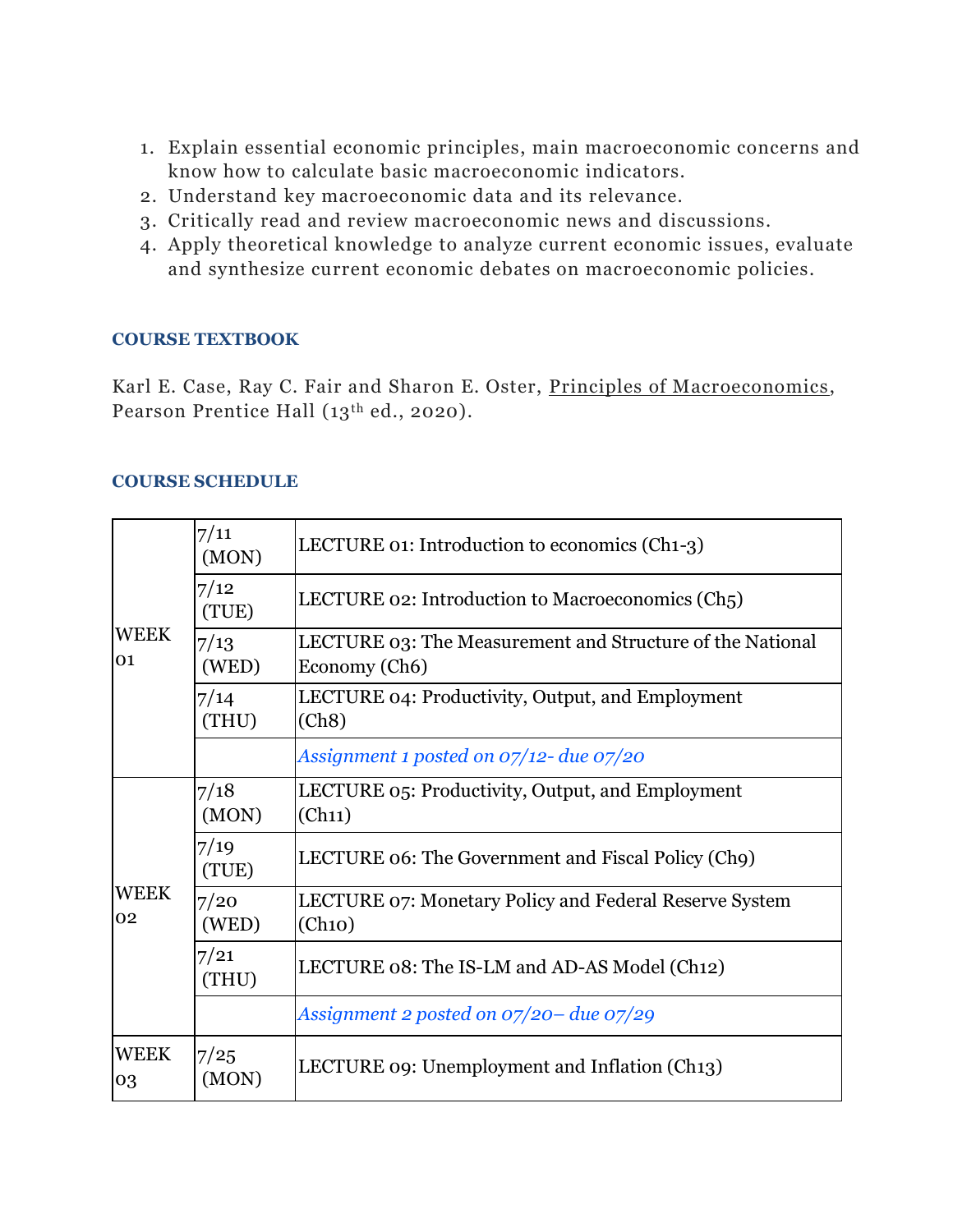|                   | 7/26<br>(TUE) | <b>LECTURE 10: Catch Up Lecture and Recap</b>                            |
|-------------------|---------------|--------------------------------------------------------------------------|
|                   | 7/27<br>(WED) | <b>Midterm</b><br>LECTURE 11: Consumption, Saving, and Investment (Ch15) |
|                   | 7/28<br>(THU) | LECTURE 12: Consumption, Saving, and Investment (Ch15)                   |
|                   |               | Assignment 3 posted on 07/29 - due 08/05                                 |
| <b>WEEK</b><br>04 | 8/1<br>(MON)  | LECTURE 13: Financial Crises, Stabilization, and Deficits (Ch12)         |
|                   | 8/2<br>(TUE)  | LECTURE 14: Economic Growth (Ch16)                                       |
|                   | 8/3<br>(WED)  | LECTURE 15: Business Cycles (Ch16)                                       |
|                   | 8/4<br>(THU)  | LECTURE 16: Open-Economy Macroeconomics (Ch18,19)                        |
|                   |               | <b>No Assignment --- Final Exam Preparation</b>                          |
| <b>WEEK</b><br>05 | 8/8<br>(MON)  | LECTURE 17: Economic Growth in Developing Economies<br>(Ch20)            |
|                   | 8/9<br>(TUE)  | LECTURE 18: Alternative views and Discussion (Ch17)                      |
|                   | 8/10<br>(WED) | LECTURE 19: Review Lecture                                               |
|                   | 8/11<br>(THU) | <b>Final Exam</b>                                                        |

### **COURSE ASSIGNMENTS AND GRADING CRITERIA**

### **Graded Assignments**

There will be three assignments, one midterm exam, and a final exam.

If you miss an assignment or exam without being excused, you will receive a grade of zero. (In case of a medical or family emergency, you should contact your dean or academic counselor to document the issue to be excused.)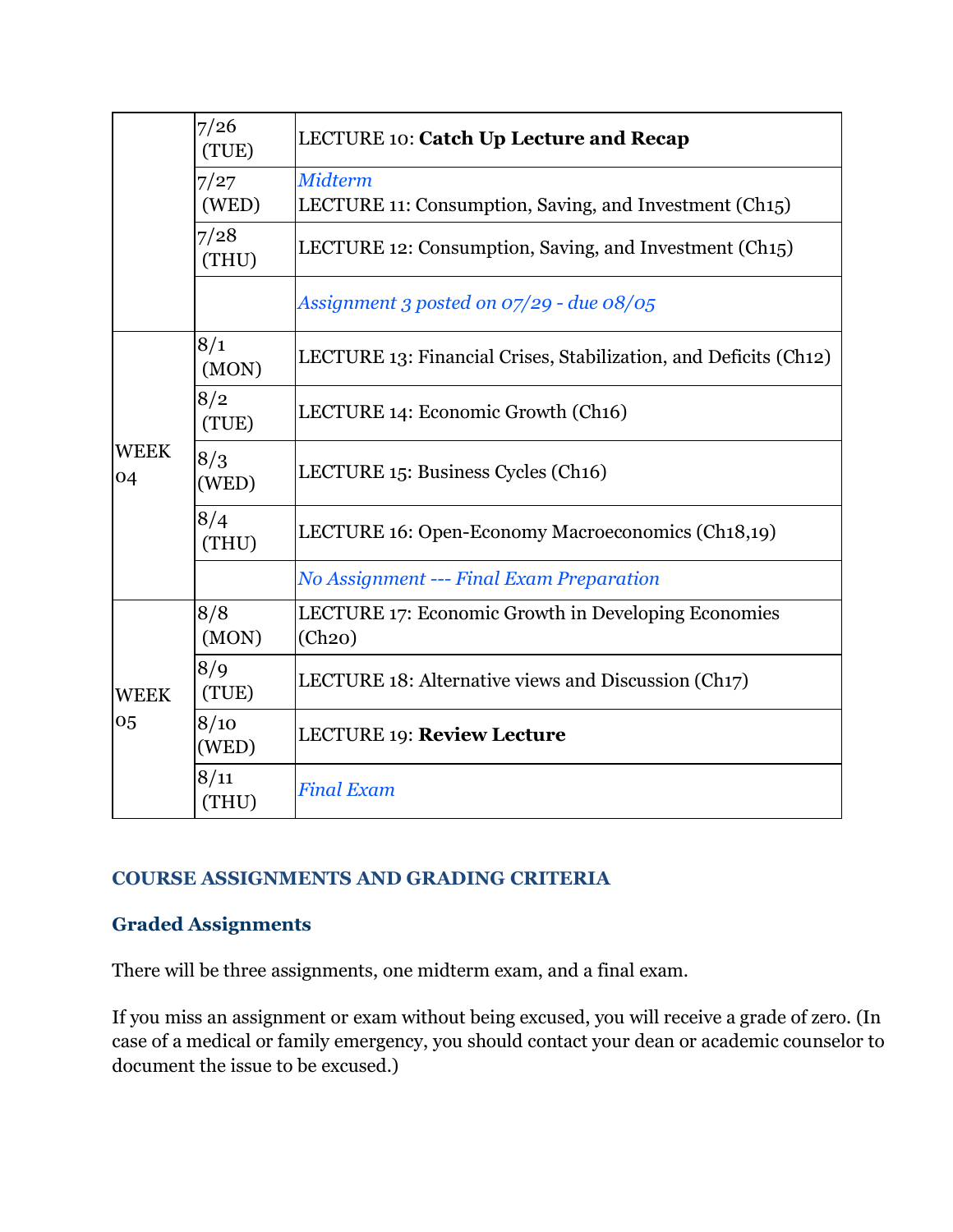It is your responsibility to ensure that all answers to assignments (or exams, if applicable) have been successfully uploaded to Canvas. If you run into problems when uploading, please send an email to me explaining the situation.

If you wish to appeal the grade on an assignment or exam, you must do so within seven days after grades have been posted. You may send the appeal by email. Please include an explanation of the basis for the appeal. Note that all parts of the disputed assignment or exam will be regraded rather than just the specific parts that you wish to dispute, which could conceivably result in a lower grade.

# **Grading Scheme**

The participation will receive a 5% weight, assignments will receive a weight of 25%, the midterm exam scores will get 30%, and the final exam score will receive 40%.

### **Final Score = 5% Participation + 25% of Assignments + 70% of Exam Score**

There are no make-up exams in this course, and if you miss an exam, you will receive zero points for this exam. The only exceptions are for serious personal reasons (e.g. illness, family emergency) or officially sanctioned university events. Exceptions must be documented.

The numerical score will then be translated into a letter grade. The Department of Economics has guidelines that offer guidance concerning the grade distribution; however, there is *not* a mandatory curve.

# **ACADEMIC INTEGRITY**

Students at Georgetown University are expected to maintain the highest standards of academic and personal integrity. Georgetown University faculty members are obligated to report possible violations of the Honor Code.

Students found in violation of the Honor Code are subject to academic penalties that may include failure of the course, termination from the program, and revocation of degrees already conferred. All students are expected to adhere fully to the policies and procedures of Georgetown's Honor System and to take the Honor Code Pledge.

### **Honor Code Pledge**

In pursuit of the high ideals and rigorous standards of academic life, I commit myself to respect and to uphold the Georgetown University honor system: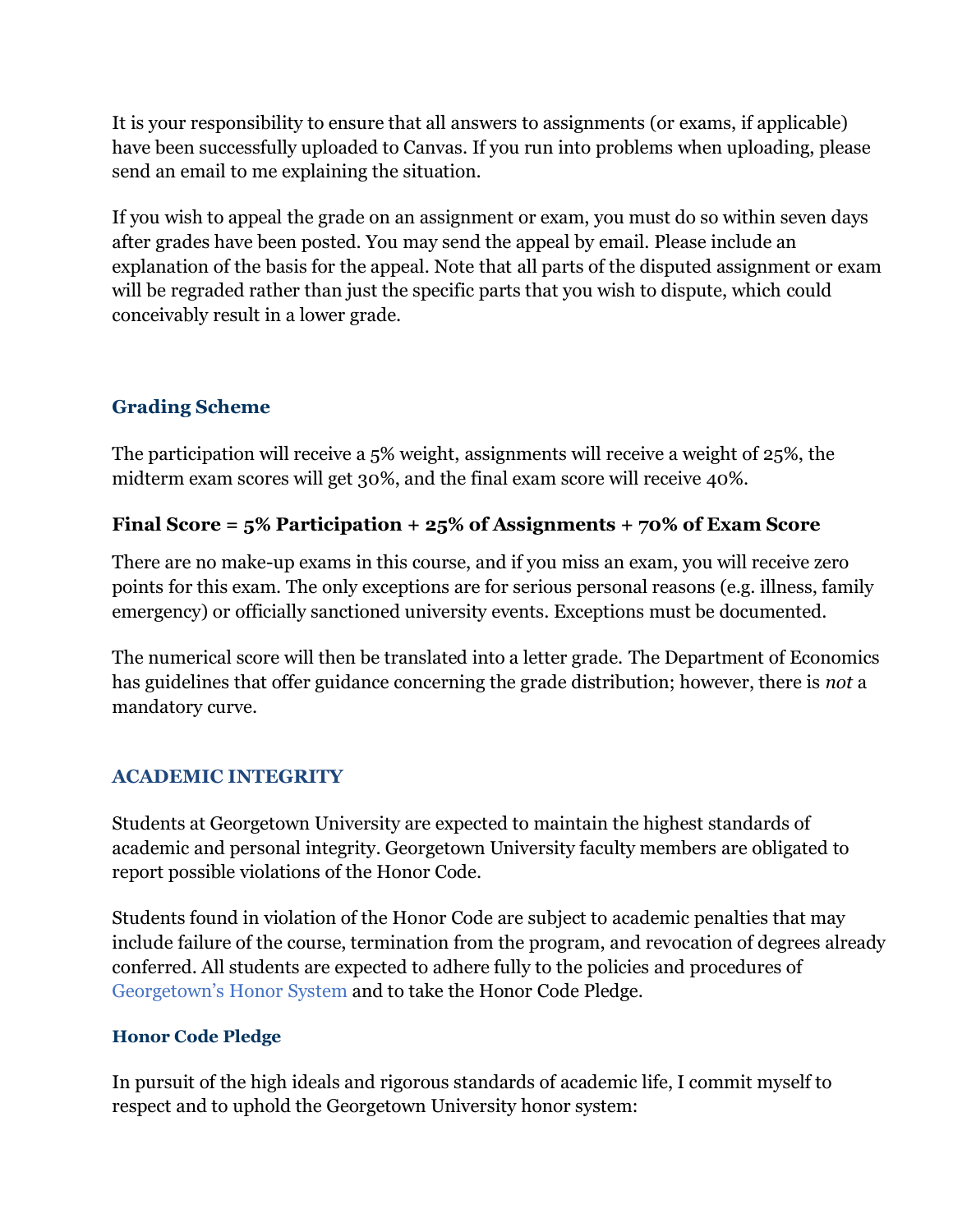To be honest in every academic endeavor, and

To conduct myself honorably, as a responsible member of the Georgetown community, as we live and work together.

### **Plagiarism**

While collaboration is encouraged, all work that you submit for credit must be your own. The Georgetown University Honor Sy stem defines plagiarism as "the act of passing off as one's own the ideas or writings of another." More guidance is available through the Gervase Programs. If you have any doubts about plagiarism, paraphrasing, and the need to credit, check out Plagiarism.org.

### **UNIVERSITY POLICY ON USE OF COURSE MATERIALS**

The materials used in Georgetown University courses ("Course Materials") generally represent the intellectual property of course instructors, which may not be disseminated or reproduced in any form for public distribution (e.g., sale, exchange, etc.) without the written permission of the course instructor. Course Materials include all written or electronic documents and materials, including syllabi, current and past examination questions/answers, and presentations such as lectures, videos, PowerPoints, etc., provided by a course instructor. Course Materials may only be used by students enrolled in the course for academic (courserelated) purposes.

Published course readings (book chapters, articles, reports, etc.) available in Canvas are copyrighted material. These works are made available to students through licensed databases or fair use. They are protected by copyright law, and may not be further disseminated or reproduced in any form for distribution (e.g., uploading to websites, sale, exchange, etc.) without permission of the copyright owner.

More information about intellectual property and copyright can be found here:

### https://www.library.georgetown.edu/copyright

More information about computer acceptable use policy and intellectual property can be found here*:* https://security.georgetown.edu/it-policies-procedures/computer-systems-aup

### **ACCOMMODATIONS**